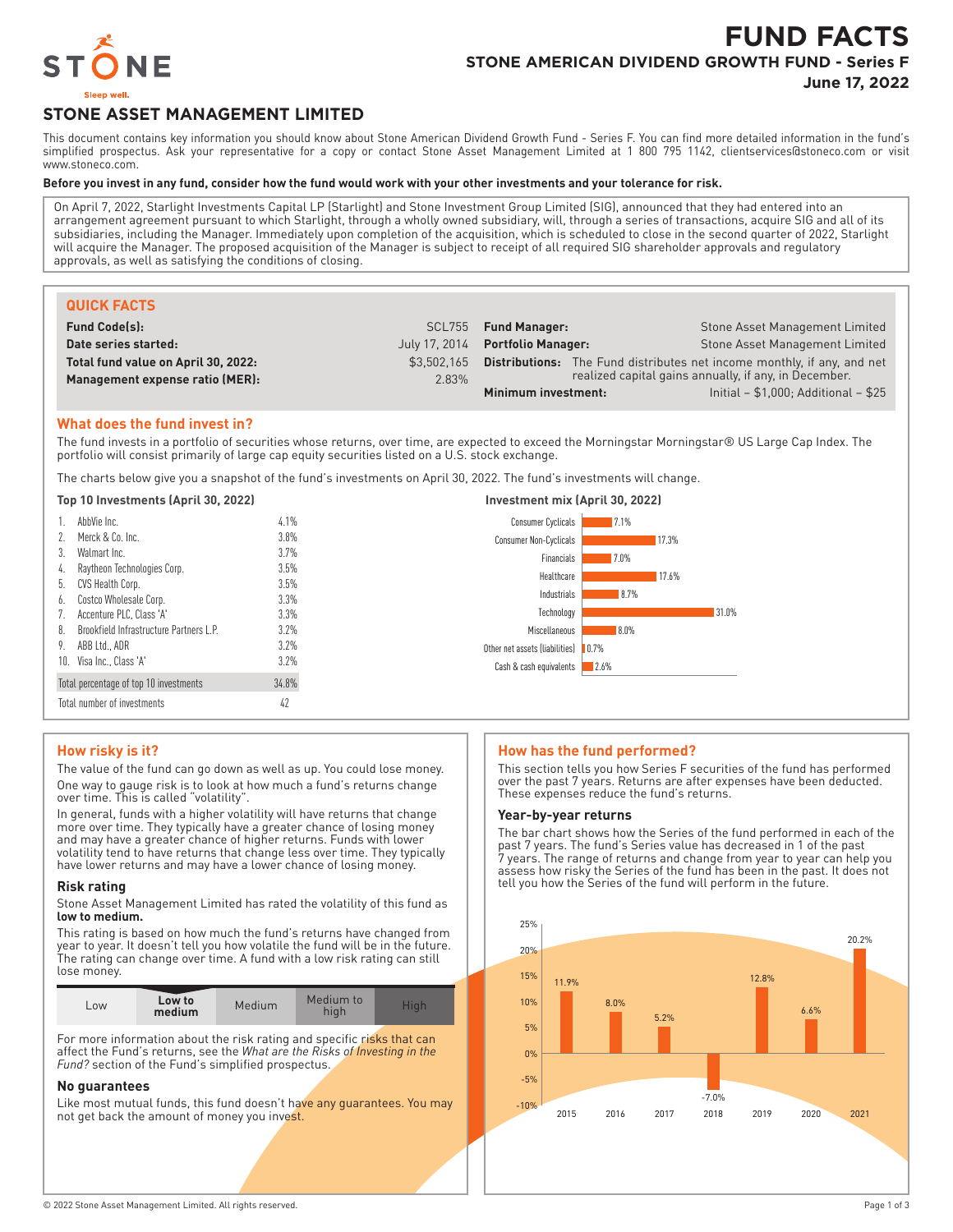

#### **Best and worst 3-month returns**

This table shows the best and worst returns for Series F securities of the fund in a 3-month period over the past 7 years. The best and worst 3-month returns could be higher or lower in the future. Consider how much of a loss you could afford to take in a short period of time.

|              | Return  | 3 months ending   | If you invested \$1,000 at the beginning of the period |
|--------------|---------|-------------------|--------------------------------------------------------|
| Best return  | 10.78%  | November 30, 2019 | Your investment would rise to \$1.107.80.              |
| Worst return | -12.04% | March 31, 2020    | Your investment would drop to \$879.60.                |

#### **Average return**

The annual compound return of the Series of the fund was approximately 6.5% since the inception of the Series of the fund. If you had invested \$1,000 in the Series of the fund since the inception of the Series of the fund, your investment would now be worth \$1,639.23.

## **Who is this fund for?**

#### **This fund is suitable for investors:**

- have medium to long term investment goals
- are an investor who seeks exposure to U.S. equities
- are willing to accept a low to medium level of risk.

#### **A word about tax**

In general, you'll have to pay income tax on any money you make on a fund. How much you pay depends on the tax laws where you live and whether or not you hold the fund in a registered plan such as a Registered Retirement Savings Plan or a Tax-Free Savings Account.

Keep in mind that if you hold your fund in a non-registered account, fund distributions are included in your taxable income, whether you get them in cash or have them reinvested.

#### **How much does it cost?**

The following tables show the fees and expenses you could pay to buy, own and sell Series F securities of the fund.

The fees and expenses – including any commissions – can vary among series of a fund and among funds. Higher commissions can influence representatives to recommend one investment over another. Ask about other funds and investments that may be suitable for you at a lower cost.

#### **1. Sales charges**

When you purchase Series F securities of the fund, you do not pay a sales charge. Instead, you may be required to pay your representative's firm a negotiated fee for investment advice and other services that it provides to you.